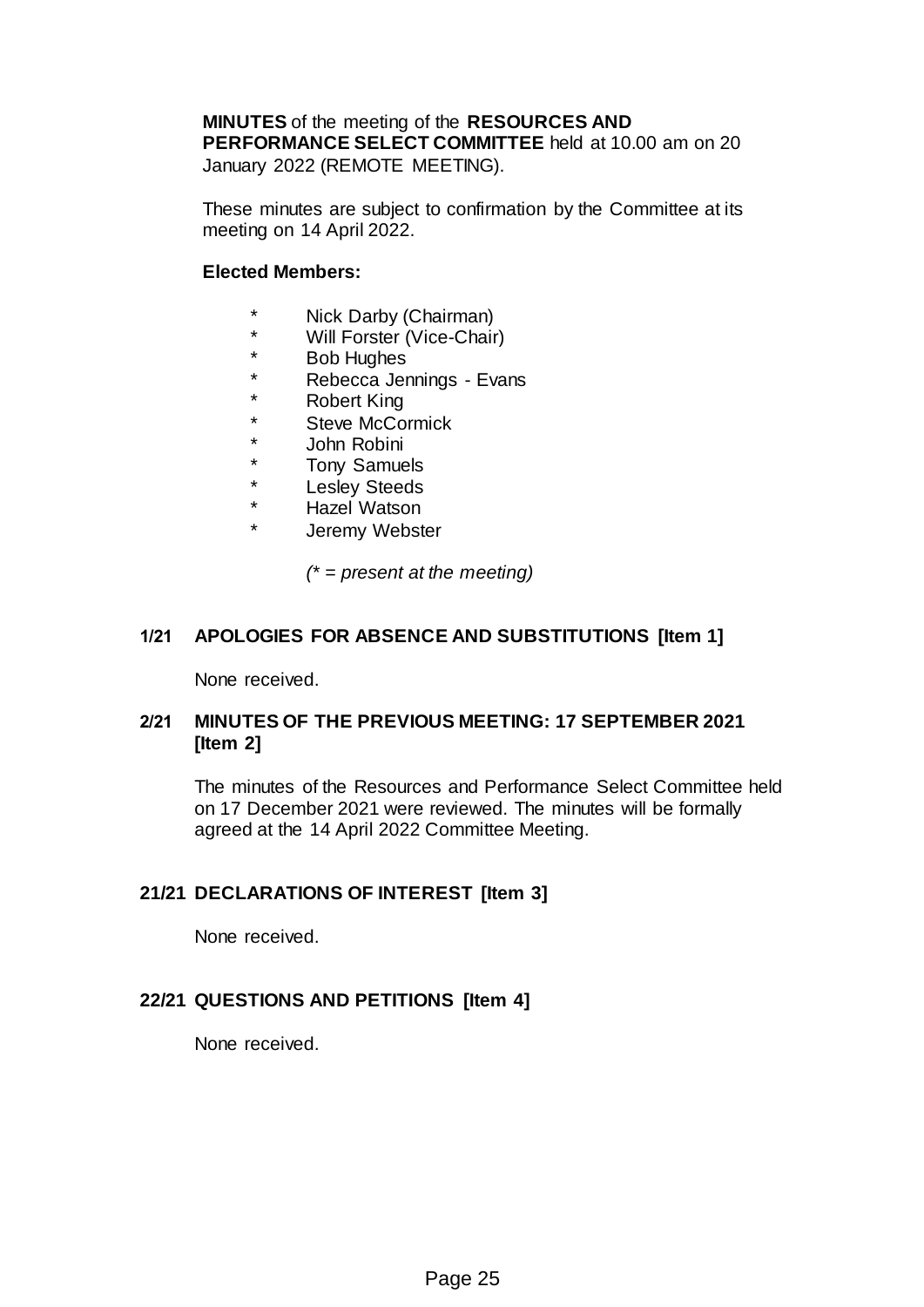### **23/21 DIGITAL BUSINESS AND INSIGHTS PROGRAMME UPDATE [Item 5]**

#### **Witnesses:**

Becky Rush, Cabinet Member for Finance and Resources

Leigh Whitehouse, Deputy Chief Executive & Executive Director of **Resources** 

Andrew Richards, Digital, Business and Insights Programme Manager

# **Key points raised during the discussion:**

- 1. The Chairman read out the recommendations made by the Resources and Performance Select Committee on 8th October 2020, before current membership of the committee was in place: "The Select Committee is concerned about the tight deadlines, achievement of savings, and lack of an obvious contingency plan. Therefore, the Select Committee recommends that there is assurance put in place demonstrating effective monitoring of risks, timely review of progress and implementation of next steps". Officers were invited to provide an update regarding the delay to the go-live date and the programme currently. An officer summarised that a review was undertaken in Autumn 2021 when it was realised that the planned December go-live was no longer deemed achievable. This resulted in a re-plan and additional funding request being put before Cabinet on 21 December 2021. Good progress had been made towards the April go-live since that point, including a finalised build of the solution, integrated testing system and parallel payroll running activity. A Cutover Readiness Checkpoint will be completed on 28 January 2022 to assess readiness to progress with the cutover plan for an April go-live and whilst uncertainty and risks remain, the team continued to focus on the delivery of the April go-live.
- 2. The Chairman asked if the material risk to achieving the April go-live could result in further delay and cost to the Council. An Officer said that the programme was replacing the existing SAP (Systems and Applications) system at Surrey County Council (SCC) and would touch the whole organisation of approximately 10,000 users in addition to 30,000 external users included in school's payroll. Backoffice processes across finance, procurement, Human Resources (HR) and payroll as well as integrations currently in existence for SAP would be included with the addition of new integrations. The result was a very large-scale programme and a significant risk of further delays remained. A Deed of Variation had been agreed to the existing contract with Unit4 to reflect agreed milestones and to ensure that SCC was able to exercise its rights fully. Unit4 were paid on achievement of agreed milestones, with SCC being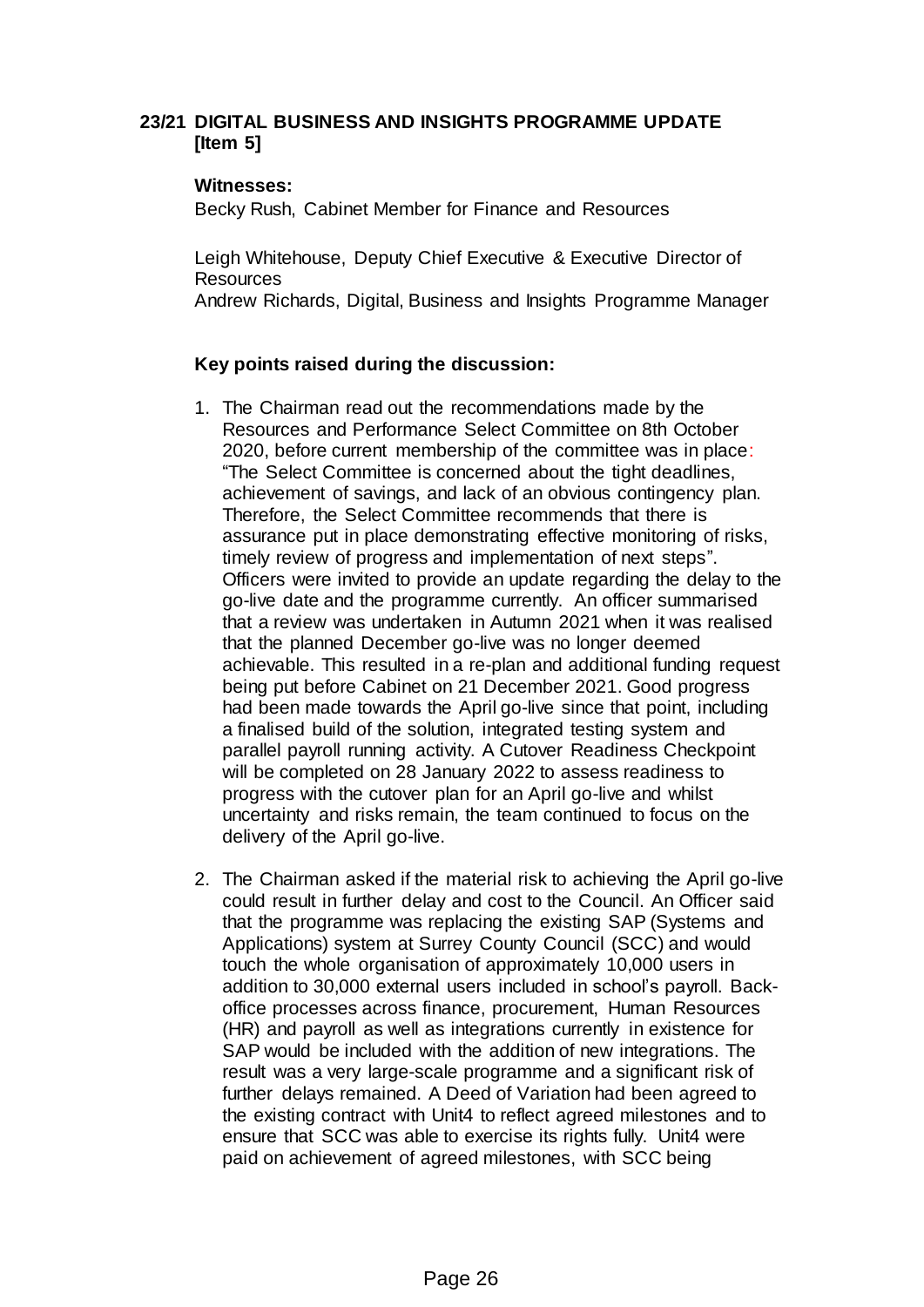responsible for delivering its side of the contract to avoid any additional costs or delays.

- 3. A Member recalled that the Committee had questioned the Digital, Business and Insights (DB&I) deadline overview at the Resources and Performance Select Committee Meeting on 17 September 2021 and received the response that it was too early for an update. A programme update, was expected at this stage, including stakeholder board meetings with RAG (Red, Amber, Green) rated information on processes at that time. There was a concern that translation mapping of the target source data from the existing SAP system was not obvious or of sufficient quality and that data mapping and translation into Unit4 was not completed fully or accurately. An officer explained that there had been complexity in understanding how to extract the data and how to transform that data enabling the load to Unit4. Better coordination and management from the supplier side to coordinate the rectification of those data issues had since been developed.
- 4. A Member queried if at this point the data migration and transformation had been completed fully or had the process been exited too early to enable a faster move to begin User Acceptance Testing (UAT). An Officer said that the data migration was still ongoing. Data migration supporting cycle five of UAT would continue and there would be a further full data migration as part of cutover, up to the go-live date.
- 5. A Member asked if the reference to insufficient quality of the data the report referred to insufficient quality of the data in the current source system or insufficient quality of data in the translation and implementation into Unit4 from the source. An Officer explained that the reference referred to both instances.
- 6. The Chairman asked if there had been sufficient contact with contracted parties to date. An Officer explained that a full-time data migration lead had been in post since the beginning of the programme. The contract with Unit4 specified that they were required to provide leadership and responsibility for the programme's data migration and when a gap was identified, Unit4 provided the additional leadership for finance, procurement, HR and payroll.
- 7. A Member questioned why the programme entered the UAT testing phase without the data migration and data mapping being fully completed and confirmed. An Officer explained that authorisation had been given to start UAT with simple aspects of the solution to progress UAT in the absence of the master data. The expectation was that in parallel to that, the data migration stream would complete at the same time. Unfortunately, when the data arrived the quality was not sufficient, causing difficulties.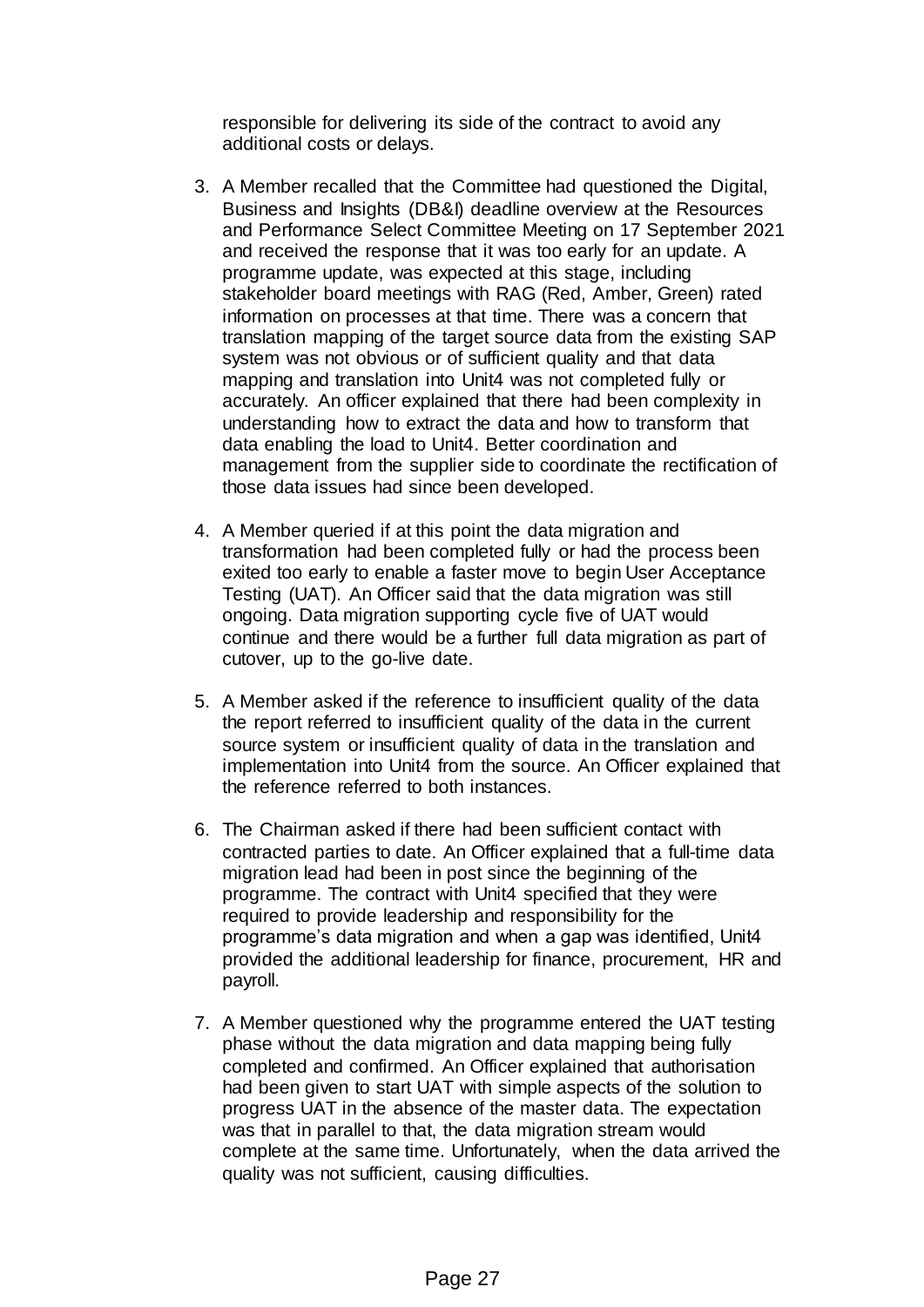- 8. A Member asked what might have been done earlier to avoid problems and/or mitigate the risks. An Officer explained that lessons could be learned from the method rather than earlier interventions. A key piece of feedback to consider going forward was to include a requirement at the tender stage to have sight of the system at an earlier stage in the implementation project to enable business stakeholders to develop a clearer understanding of the solution. When considering future projects, it would be beneficial to consider senior stakeholder ownership from within the business. Stipulation of the requirements of additional resources and more transparency at the point of data migration would also have benefitted the process in addition to ensuring contractors communicated changes to technical environments more clearly
- 9. A Member asked what the £3 million in additional costs related to. An Officer explained that the additional costs related to the SCC programme team and additional supplier costs to enable continued funding until go-live and the resources required within the threemonth early support period.
- 10.A Member asked if the use of SAP would continue, if it would still be supported and were there any risks relating to this. An Officer said that SAP was supported up to 31 December 2022 which would allow the County Council to operate even if there were a delay beyond April 2022. Risks had been mitigated and Her Majesty's Revenue and Customs (HMRC) patches had been applied to SAP to ensure that employees would still be paid correctly in the event of any difficulties.
- 11.A Member asked if the project had been defined and analysed properly. An Officer confirmed the project had been defined and analysed properly. Clear objectives and design principles had been considered throughout the process with the project including an outline business case stage, procurement work completion, senior management approval and Strategic Investment Board (SIB) development. An external consultancy had been employed to look at the strategic options whilst considering the aims of SCC to aid decisions and development. A lack of transparency with the supplier had caused some difficulties in addition to the team working remotely due to COVID-19.
- 12.The Deputy Chief Executive & Executive Director of Resources reiterated that the team had been frustrated that it had not been possible to work to the initial timescale however this was not the result of a single action or reason as some of the questioning indicated a desire to identify and it was important to recognise the huge amounts of good work and progress that had been achieved within the programme, whilst still being frustrated about the revision to the timetable. Internal audit had been scrutinising events and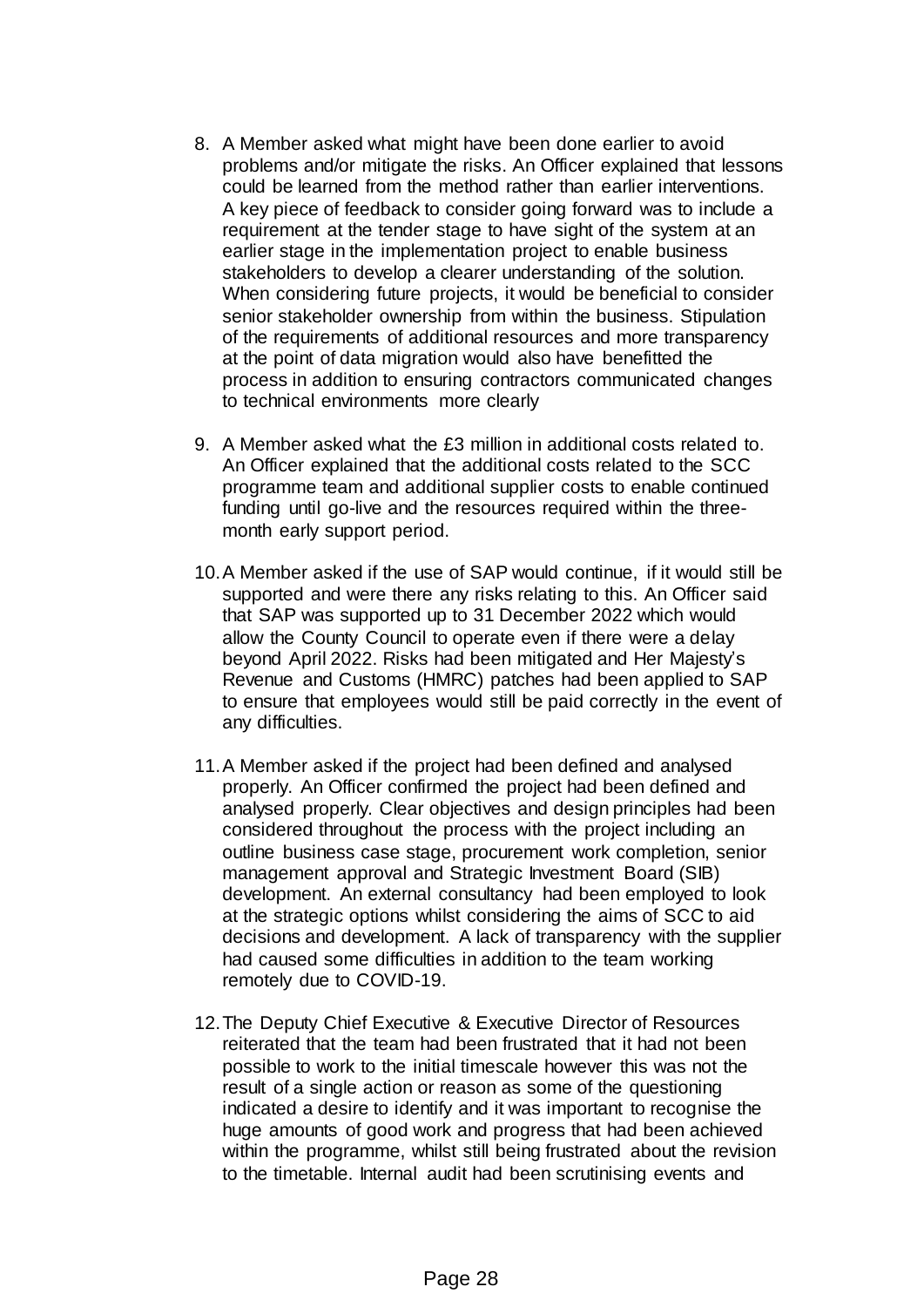highlighting concerns to the programme board where appropriate, lessons had been learnt and future SCC projects would benefit from these experiences.

- 13.A Member queried the feedback from staff testing the new system. An Officer summarised that feedback had been positive overall. There had been some frustration with data quality during the early stages but they had moved forward to putting the system through its paces.
- 14.A Member asked if lessons learned would be conveyed to the districts and boroughs. An officer said that this would be fed into the programme management part of the process when the project had closed.
- 15.The Chairman observed that the main issues for delayed delivery of the project concentrated around data transfer and changing data and by early September it had become clear that the project was not deliverable within the timescale. The Chairman asked if the project board and Cabinet Member for Finance and Resources were aware of the difficulties prior to this point. The Cabinet Member for Finance and Resources explained that the Select Committee meeting took place before the date of the project board and at that time negotiations with Unit4 were taking place. Discussions were taking place to identify solutions and following the decision at the board it was a priority to negotiate shared costs and draw a plan to mitigate risk going forward however timing sensitivity meant that these plans could not be discussed openly at the last Select Committee meeting, by when the decision to revise the date had not been made.
- 16.The Chairman said that issues had been identified in May and June 2021 and was concerned that it had only become in apparent in September 2021 that the project would not be deliverable within the given timeframe. The Select Committee voiced concerns regarding the project 15 months ago and without being overly hard on those involved, things had been missed. What was the project boards involvement during this time as it appeared that those intimately involved did not have control on events. An Officer explained that items reported to the project board during the summer related to some workstreams within the program but the supplier continued its reassurances that the programme remained deliverable in line with initial targets. The potential for elements of the programme to slide became apparent during August and September 2021 with the Select Committee meeting a week before the project board agreed to delay the go-live date. At this point the programme board were presented with three options, proceed as planned with 1 December 2021 go-live and consider risks around that, a phased option with some elements to go-live on 1 December and some to implemented subsequently and lastly, to move the entire go live date.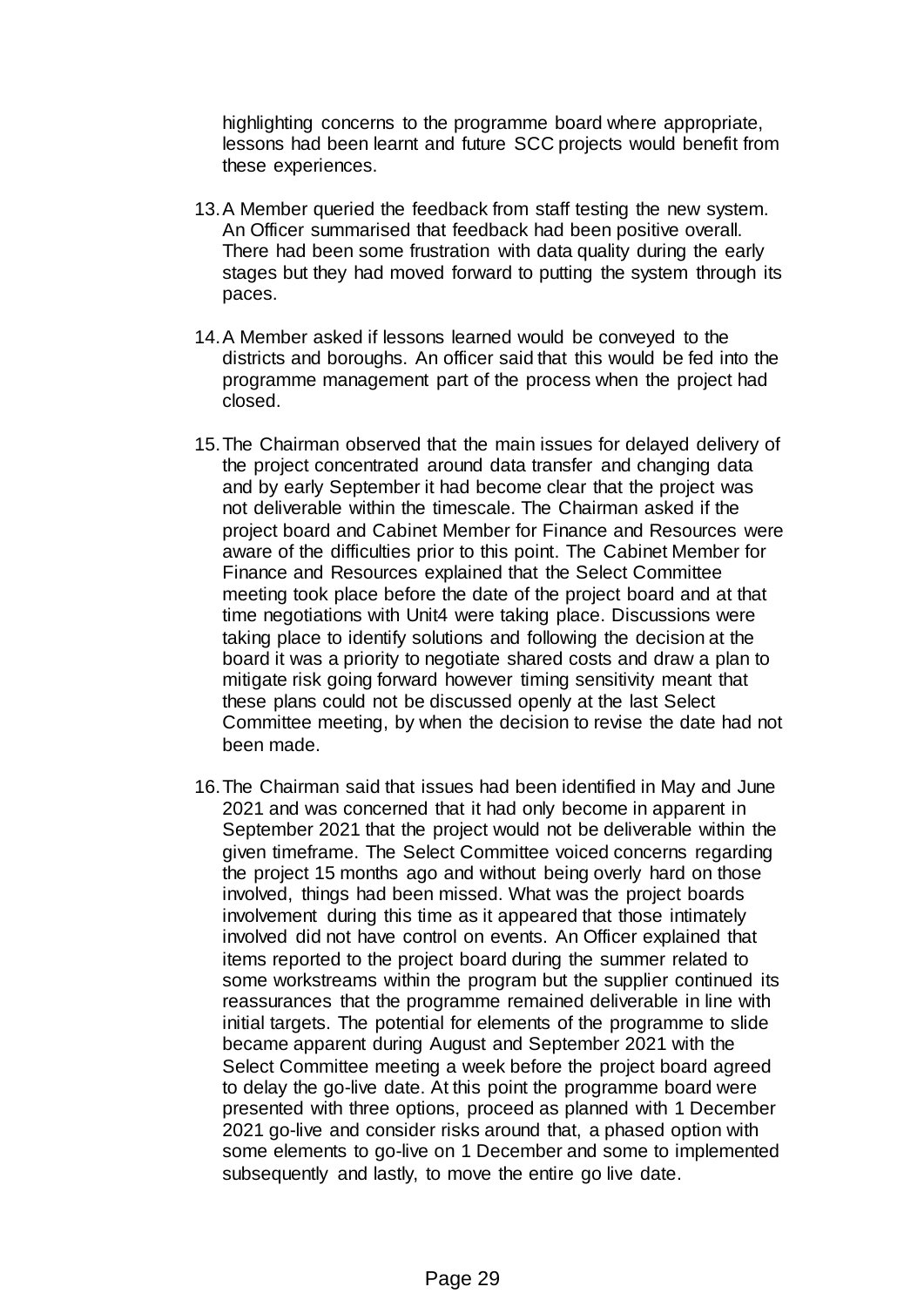17.A Member asked why User Acceptance Testing (UAT) of cycle five had begun before completing cycle four. An officer said that a new data migration load had impacted progress on UAT with a decision made to refresh the environment and begin a longer cycle five to 18 February 2022. Although not an ideal position to be in, the level of testing gained momentum during December 2021 and was continuing.

### **Resolved:**

The Resources and Performance Select Committee:

- 1. Asks Cabinet Member to ensure that robust governance and project management arrangements – with proactive controls, testing and regular monitoring – be put in place in order to ensure lessons are learnt by Surrey County Council from this delay in the Digital Business and Insights project that has resulted in additional cost to the Council.
- 2. Requests that the Cabinet Member inform the Select Committee what the above arrangement will look like in practice and ensure this is undertaken by April 2022 in time for the new financial year and beyond. This should include any feedback and comments from the internal audit and the Council's Audit and Governance Committee.
- 3. Requests Cabinet Member to offer to share any learning on this issue with districts and boroughs in Surrey who are or might be going through a similar digital journey in terms of project management.

### **24/21 CAPITAL INVESTMENT AND TREASURY MANAGEMENT STRATEGY 2022/23 [Item 6]**

#### **Witnesses:**

Becky Rush, Cabinet Member for Finance & Resources

Anna D'Alessandro, Finance Director – Corporate & Commercial Mark Hak-Sanders, Strategic Finance Business Partner

### **Key points raised during the discussion:**

1. An Officer introduced the report, providing an overview of how the strategy would fit within Surrey County Council's overall budget papers and processes.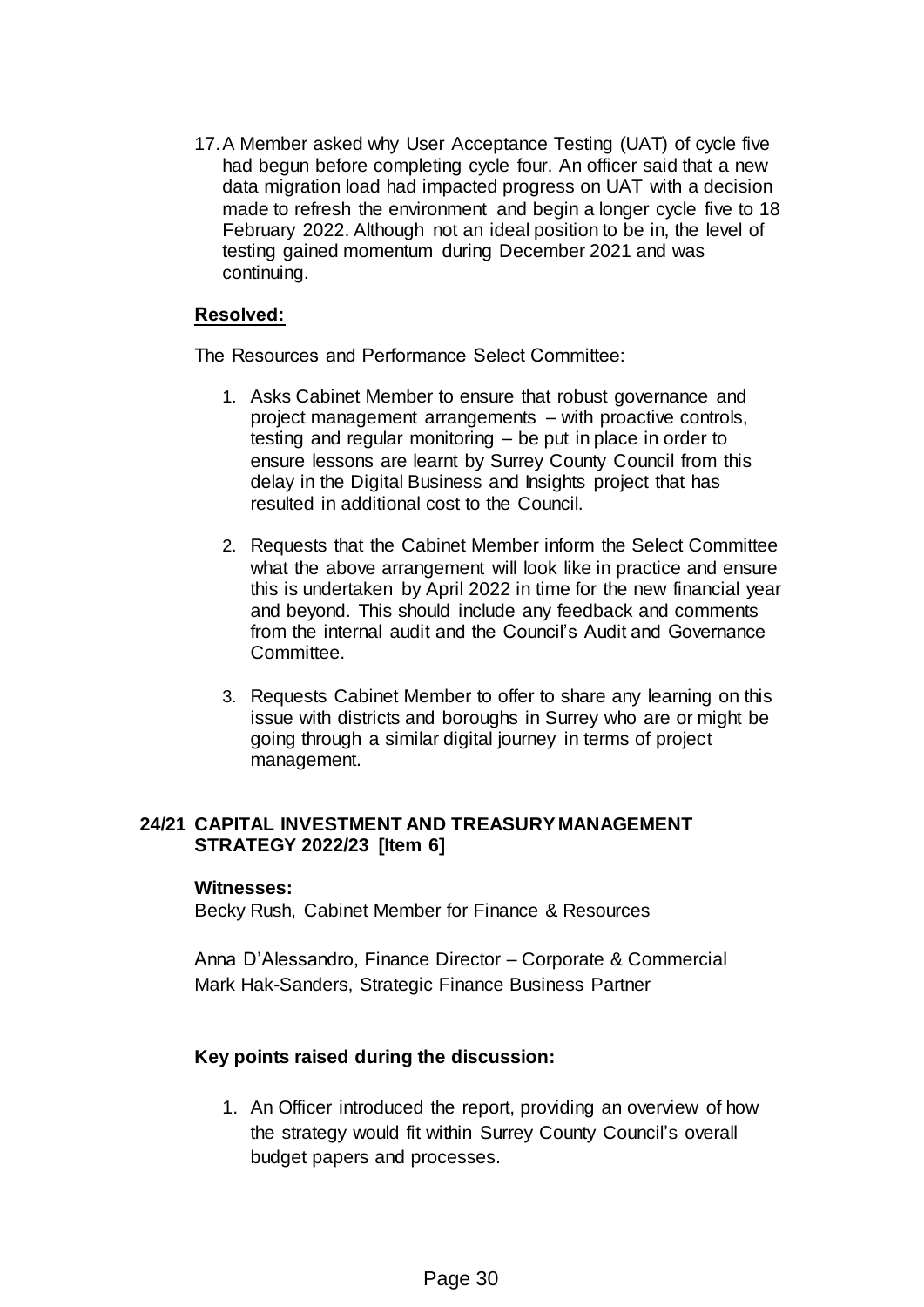- 2. A Member questioned if the Select Committee could have access to specific training on this matter. An Officer said that this was offered to Audit and Governance Committee and could be made available to Members of the Resources and Performance Select Committee.
- 3. A Member stated that it would be beneficial to offer all Committee Members property portfolio seminars or a Members Seminar for this fast-changing subject. The Chairman agreed.

### **Actions/further information to be provided:**

- 1. The Strategic Finance Business to arrange for training to be made available for Committee Members.
- 2. The Strategic Finance Business Partner to organise a property portfolio Member Seminar going forward.

# **23/21 AGILE OFFICE ESTATE STRATEGY [Item 7]**

#### **Witnesses:**

Natalie Bramhall, Cabinet Member for Property and Waste

Leigh Whitehouse, Deputy Chief Executive and Executive Director for **Resources** Simon Crowther, Director – Land and Property Matthew Pizii, Client Account Manager Dominic Barlow, Assistant Director, - Corporate Landlord Brendon Kavanagh, Portfolio Lead – Corporate

### **Key points raised during the discussion:**

- 1. The Chairman thanked the service for the detailed reports. The item went to Cabinet in December 2021 and it was decided that it should also be presented to the Resources and Performance Select Committee. Cabinet approved a potential spend just in excess of £20 million with further strategy, analysis and subsequent cabinet approval in light of those outcomes.
- 2. A Member asked if it would be better value for money to refurbish Quadrant Court than to sell it and find a suitable alternative site, it was asked why SCC seemed averse to refurbishing its existing properties. The Cabinet Member for Property and Waste said that the current requirement was to provide a healthy, fit for purpose, energy efficient space for staff and it would be difficult to create energy efficiency at Quadrant Court. As agreed at Cabinet, the team were reviewing a wider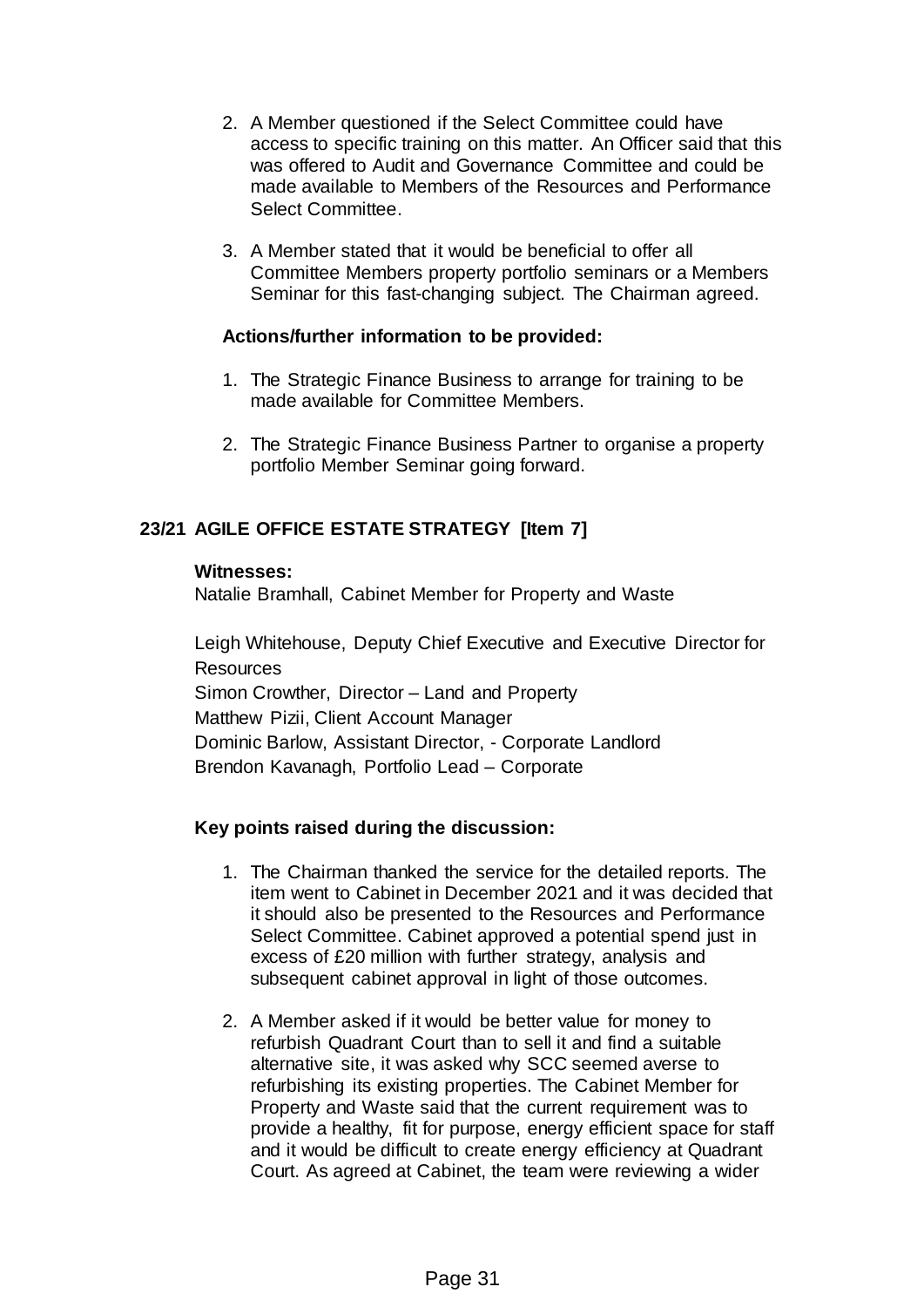scope of options. The County Councils property strategies needed to be dynamic and adaptable over time with the County Council refurbishing buildings where the strategy was for longer term retention.

- 3. A Member, in relation to the Cabinet Member for Property and Waste's comment that buildings were not renovated if there were no plans to retain them, noted that if property was not regularly updated an incentive for closure was created. The Cabinet Member for Property and Waste conveyed that a new team within Land and Property had undertaken work to improve, change and move with the times.
- 4. A Member queried the potential move of Adult Social Care local teams out of district and borough offices and asked had the impact to district and borough finances been considered. The Cabinet Member for Property and Waste concluded that Surrey County Council ensured good working partnerships whilst prioritising its own financial position and the critical services funded through a limited budget. With current financial pressures, all public bodies were looking at how to deliver modernised space at the best value. Districts and boroughs would be able to define individual impacts as the program progressed. Discussions were ongoing with potential partners to co-locate as part of options reviewed as already facilitated at Woodhatch Place. Place based assessments of all Surrey County Council's decisions enabled consideration of projects and opportunities in and around the districts and boroughs as part of the final decision for relocating teams. Development of the Agile Offices Estate Strategy had been commercially sensitive, however, engagement with the boroughs and districts began in December last year ahead of Cabinet and a detailed sequence of discussions would commence soon with the majority of proposed moves due for November 2023. The Deputy Chief Executive and Executive Director for Resources explained that the Cabinet report had been shared with colleagues in districts and boroughs and following reviews of locations within their buildings. The reaction being one of recognition and understanding and in many cases aligning with their plans to review accommodation requirements. Decisions would not be made to leave any short-term difficult decisions and actions would be undertaken over a period of time, allowing for quality engagement. Feedback had been positive so far.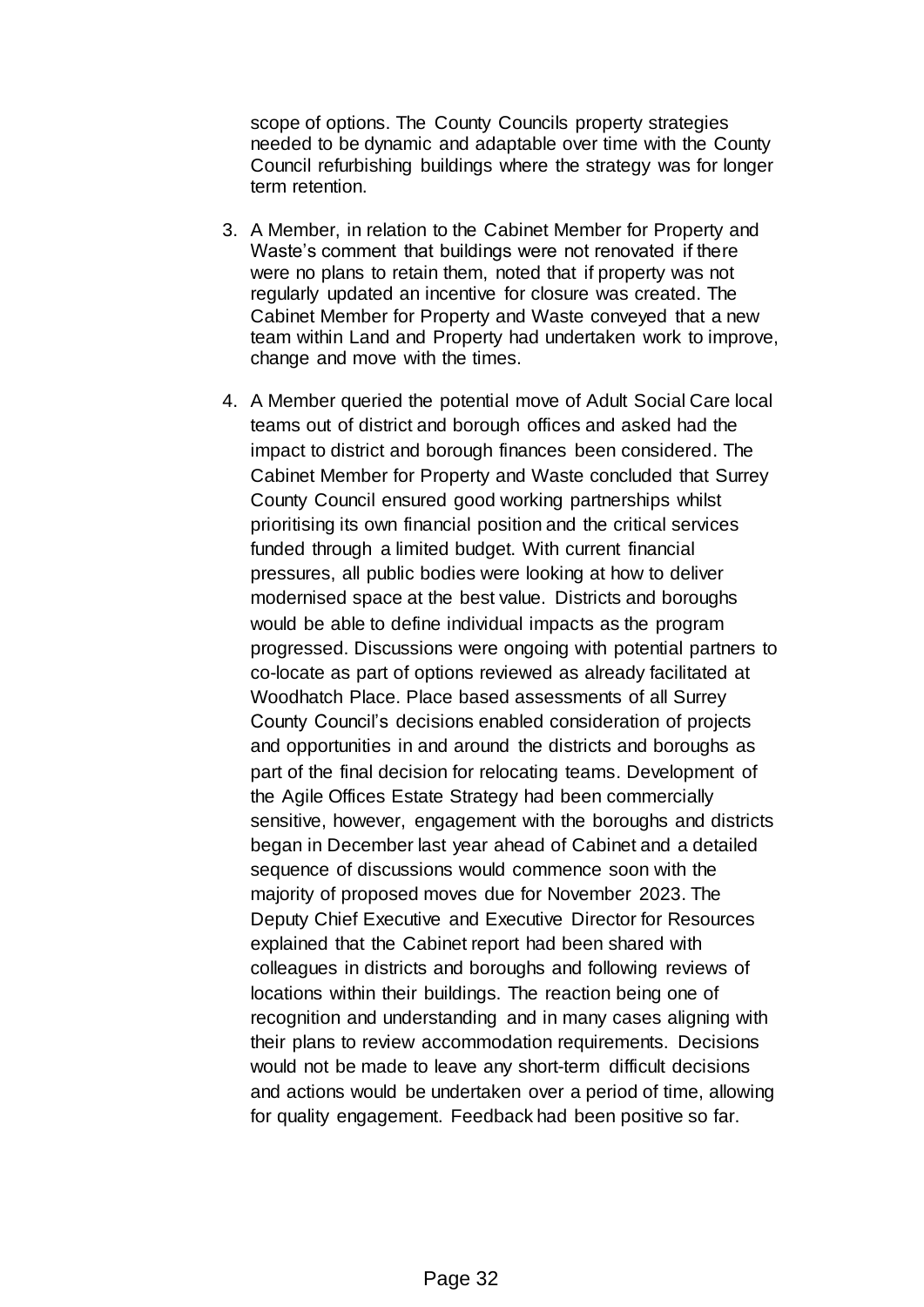- 5. A Member asked if the Service had taken into account travel distances for staff as a result of office moves and the impact on climate change targets. The Cabinet Member for Property and Waste stated that one benefit of providing a standardised agile workspace was that staff were moved away from having to commute to a single office location every day. Staff would be assigned an administration base for HR purposes but would have the ability to work from varied locations, reducing travel times and costs.
- 6. A Member asked if housing provision could be considered when an office building is being disposed of. The Cabinet Member for Property and Waste confirmed that housing was a consideration each time a property was brought forward.
- 7. The Chairman noted dilemmas faced by SCC in relation to what should be spent to provide efficient value for money options and to improve our carbon efficiency.
- 8. A Member asked if a full public sector office estate portfolio survey had been carried out to enable partly used buildings to be utilised. The Cabinet Member for Property explained that discussions were ongoing with partners to determine options for co-location. Most local government bodies in Surrey were also reviewing the way that they work and what form of office space was required going forward. A significant engagement programme had been undertaken to ensure the transformation would not impact the delivery of services but would enhance delivery and collaboration wherever possible. A Member requested that the Committee be provided with information relating to this in due course.
- 9. A Member was concerned to learn that district teams were to be moved out of districts and boroughs and queried the dissemination of information regarding this. An Officer explained that Surrey Chief Executives had been updated before Christmas 2021 to cascade information throughout the districts and boroughs. There was enthusiasm for a partnership solution and positive engagement in looking at solutions with the intention of ensuring the right space for the right purpose.
- 10.A Member asked if it had been considered how residents would travel to relocated offices given that public transport could be problematic and the fact that lower income families may not own cars. An Officer agreed that the connectivity and accessibility of our agile office estate would be critical with a key factor of the programme being that SCC can deliver for residents. Locations were being considered with staff and residents in mind.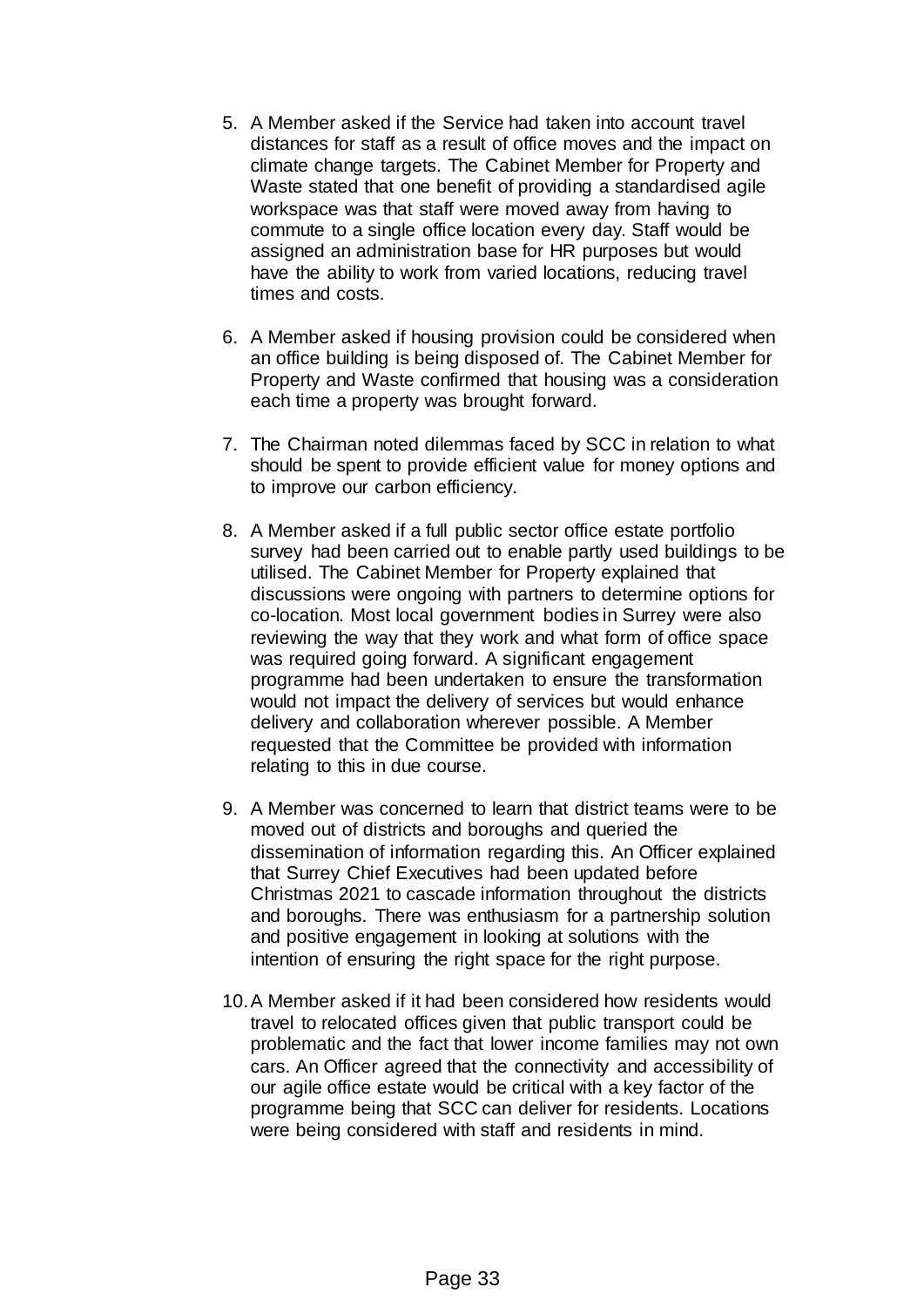- 11.A Member noted that some administration departments did not need to be located at sites were residents visited as these departments could be accessed via email or telephone. The Cabinet Member for Property and Waste confirmed that a review of asset utilisation and condition was planned to rationalise the estate to ensure it's was affordable and fit for purpose. As with all organisations, new ways of working needed to be tested post COVID-19 with a long-term strategy to deliver modern, accessible and healthy workspaces staff whilst having the flexibility to adapt and at minimal cost. An Officer said that detailed staff service engagement had been undertaken throughout the COVID-19 pandemic to understand methods of bringing services to residents. Consideration of other transformation projects to changing the ways of working in conjunction with those cited within the greener futures remit was ongoing. The use of Surrey Office of Data Analytics had been incorporated to look at the socio-economic picture across Surrey, overlaying that with staff locations. All demands had been considered to determine the best place for of our offices to be.
- 12.The Chairman asked if there was confidence that Woodhatch Place would remain the headquarters of SCC. The Cabinet Member for Property and Waste confirmed that Woodhatch Place would remain the headquarters of SCC.
- 13.The Chairman asked if there was a strategy to cover the current maintenance backlog of offices and over what timescale. The Cabinet Member for Property and Waste confirmed that the maintenance backlog would decrease as the size of the estate was reduced to a more modernised a footprint over the next four years.
- 14.The Chairman asked how the Committee could review and make recommendations before the next report was submitted to Cabinet. The Deputy Chief Executive and Executive Director for Resources stated that options were currently being reviewed and once set out could be discussed with the Committee before Cabinet. The Chairman agreed that this would be welcome and it was important that Members of the Committee should be informed with regards to the strategy, with further involvement before Cabinet preferred.

### **Actions/further information to be provided:**

1. The Deputy Chief Executive and Director for Resources to discuss options for consideration with the Resources and Performance Select Committee prior to Cabinet.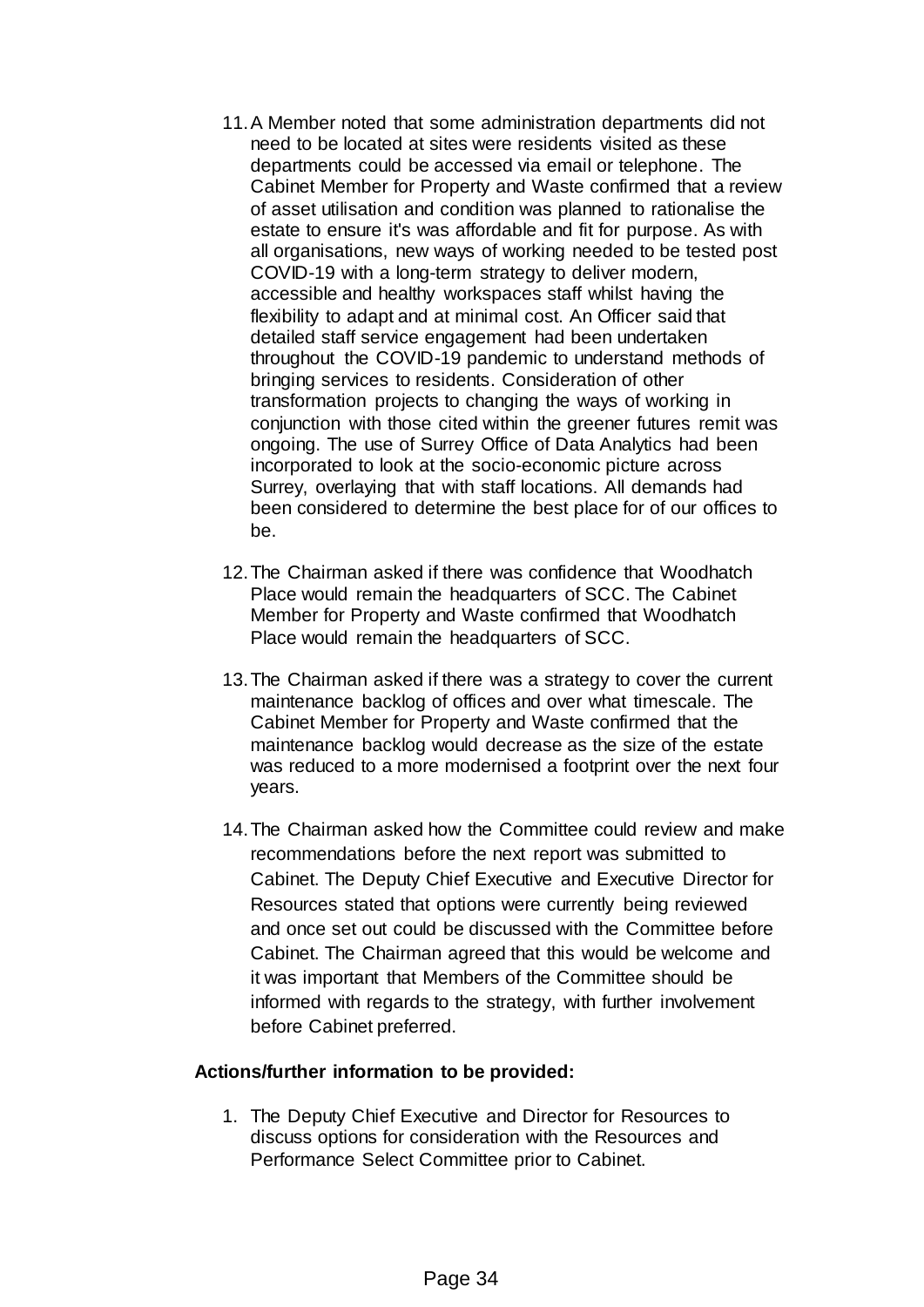# **Resolved:**

The Resources and Performance Select Committee:

- 1. Asks Cabinet Member to ensure that an adequate regular repairs programme with corresponding annual maintenance budget is in place and reflected in the Directorate/Council's budget for 2022/23 and beyond.
- 2. Requests Cabinet Member to share the result of Surrey's public sector office estate portfolio survey/audit with the Select Committee.
- 3. Asks Cabinet Member: to consider how best to work jointly with boroughs, districts and other partners in terms of the effective utilisation of the Council's office estate; ensure that all Surrey County Council office estate buildings are accessible to residents; and support net zero and climate change ambitions.
- 4. A briefing to be provided to the Select Committee once a further paper to Cabinet has been prepared but before a decision is taken.

The Chairman paused the meeting at 12.28pm for a comfort break. The meeting was resumed at 12.35pm

# **26/21 COMMERCIAL INVESTMENT PROPERTY [Item 8] [Part Two discussion internal record only, not for publication]**

### **Witnesses:**

Becky Rush, Cabinet Member for Finance & Resources Natalie Bramhall, Cabinet Member for Property & Waste

Anna D'Alessandro, Director – Corporate, Finance & Commercial Simon Crowther, Director – Land & Property Ryan Curran, Senior Development Manager Paul Forrester, Strategic Finance Business Partner

The Cabinet Member for Property and Waste introduced a Part 2 report containing information which was exempt from Access to Information requirements by virtue of paragraph 3 – Information relating to the